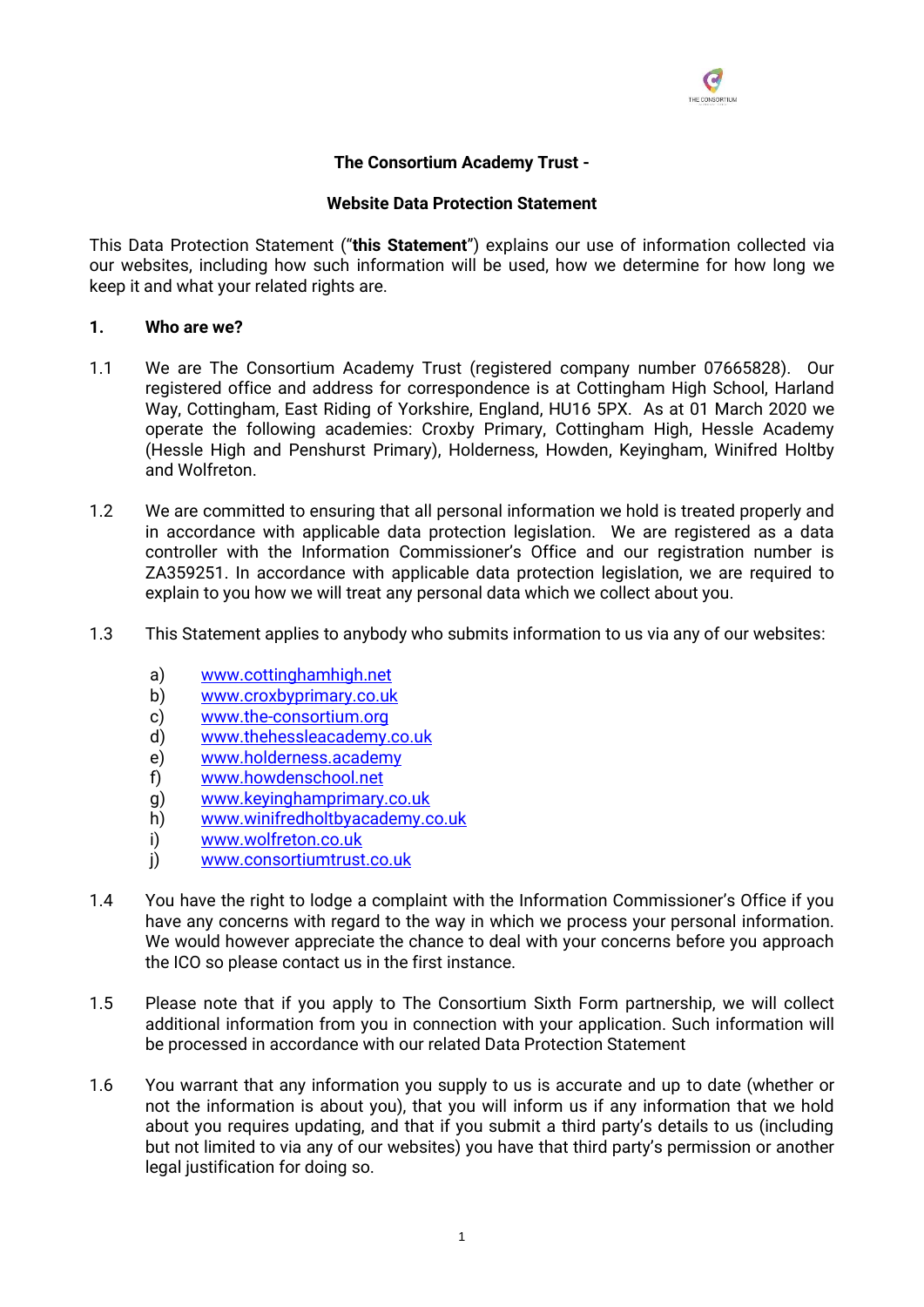## **2. What information do we collect and how do we use it?**

- 2.1 It is possible to visit and browse some sections of our websites without being required to tell us who you are or reveal any information about you.
- 2.2 We may collect information from you when you interact with any of our websites or when you correspond with us by telephone, email or otherwise. This may include your name, contact details and information connected with any related enquiry. We may use this information where necessary for our legitimate interests (so long as our interests are not overridden by the impact on you), for example in responding to any related enquiry.
- 2.3 We may also collect information about where you are on the internet (e.g. the URL you came from, IP address and domain names like .co.uk and .com), your browser type, the country where your computer is located, the parts of our websites that were viewed during your visit and any search terms that you entered on any of our websites. We may collect this information even if you do not submit any information to us using any of our websites, and will use it for our legitimate interests in administering and improving our websites, for internal operations (including troubleshooting, analysis of how our websites are used, testing, research and statistical purposes) and as part of our efforts to keep our websites safe and secure.

#### **3. To whom may we disclose information?**

We may disclose information relating to you:

- 3.1 With third parties who are directly involved in dealing with any request, enquiry, complaint or other correspondence submitted by you which the information is relevant to;
- 3.2 With third parties who are providing us with professional advice which the information is relevant to where necessary for our legitimate interests and permitted by law;
- 3.3 Where we are legally required to do so;
- 3.4 In connection with criminal investigations, legal proceedings or prospective legal proceedings which the information is relevant to where necessary for the related legitimate interests of us or a third party and permitted by law;
- 3.5 In order to establish, exercise or defend our legal rights where necessary for our legitimate interests and permitted by law; and
- 3.6 Where we have stated or informed you otherwise.

## **4. Your rights**

- 4.1 You have a legal right to see a copy of the personal information that we keep about you and to require us to correct any inaccuracies, subject to certain exemptions. In some circumstances you may also have the right to:
	- (a) request that we erase any personal information held about you;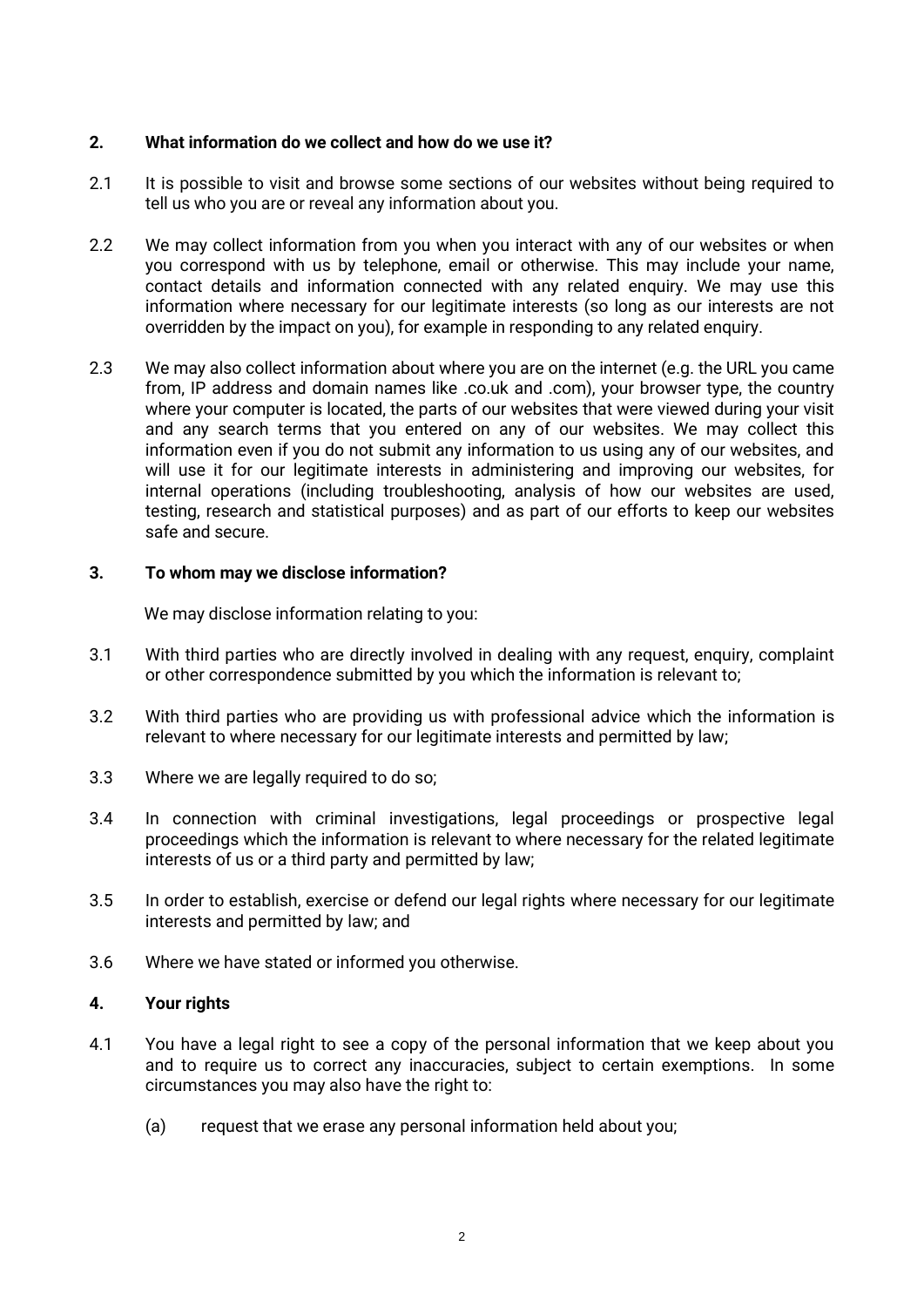- (b) restrict our processing of your personal information (for example to ask to suspend the processing of personal information to establish its accuracy or the reasons for processing it);
- (c) data portability (i.e. to request the transfer of personal information to a third party); and
- (d) object to our processing of your personal information where we are relying on a legitimate interest (or those of a third party) or the processing is carried out on the basis that it is necessary for the performance of a task in the public interest.
- 4.2 Requests in respect of the above should be made in writing to the Data Protection Officer, The Consortium Academy Trust, c/o Cottingham High School, Harland Way, Cottingham, East Riding of Yorkshire, England, HU16 5PX or via email at dpo@consortiumtrust.co.uk. Please contact the same address if you have any reason to believe that information we hold about you is inaccurate. We will respond to your request as soon as possible and, in any event, within one month from the date of receiving the request. Please note that we may, where legally permitted, reject any such request or limit the scope of our response (e.g. if, in the circumstances, the right does not apply to you).
- 4.3 In accordance with applicable data protection legislation, we follow security procedures in the storage and disclosure of your information. We may therefore request proof of your identity and rights before complying with any request of a nature described in section 4.1 above.
- 4.4 You will not generally have to pay a fee to exercise any of your rights described in section 4.1 above. However, we may charge a reasonable fee if you make a request to see a copy of your personal information which is clearly unfounded or excessive. Alternatively we may refuse to comply with your request in such circumstances.

## **5. Security and Retention**

- 5.1 We have put in place appropriate security measures to prevent personal information from being accidentally lost, used or accessed in an unauthorised way, altered or disclosed. In addition, we limit access to such personal information to those employees, agents, contractors and other third parties who have a valid need to know that information. However, the internet is global and no data transmitted via the internet can be guaranteed by us to be completely secure during transmission. We cannot guarantee the security of any information that you disclose online and we will not be responsible for any breach of security unless due to our negligence or wilful default. It is possible that the information that you provide to us will be temporarily transferred via a route outside the European Economic Area as it passes between us.
- 5.2 We have put in place procedures to deal with any suspected data security breach and will notify you and/or any applicable regulator of a suspected breach where we are legally required to do so.
- 5.3 Information submitted via any of our websites for a purpose described in this Statement will be retained for a reasonable period having regard to the relevant purpose for the information being used, following which it will be securely destroyed.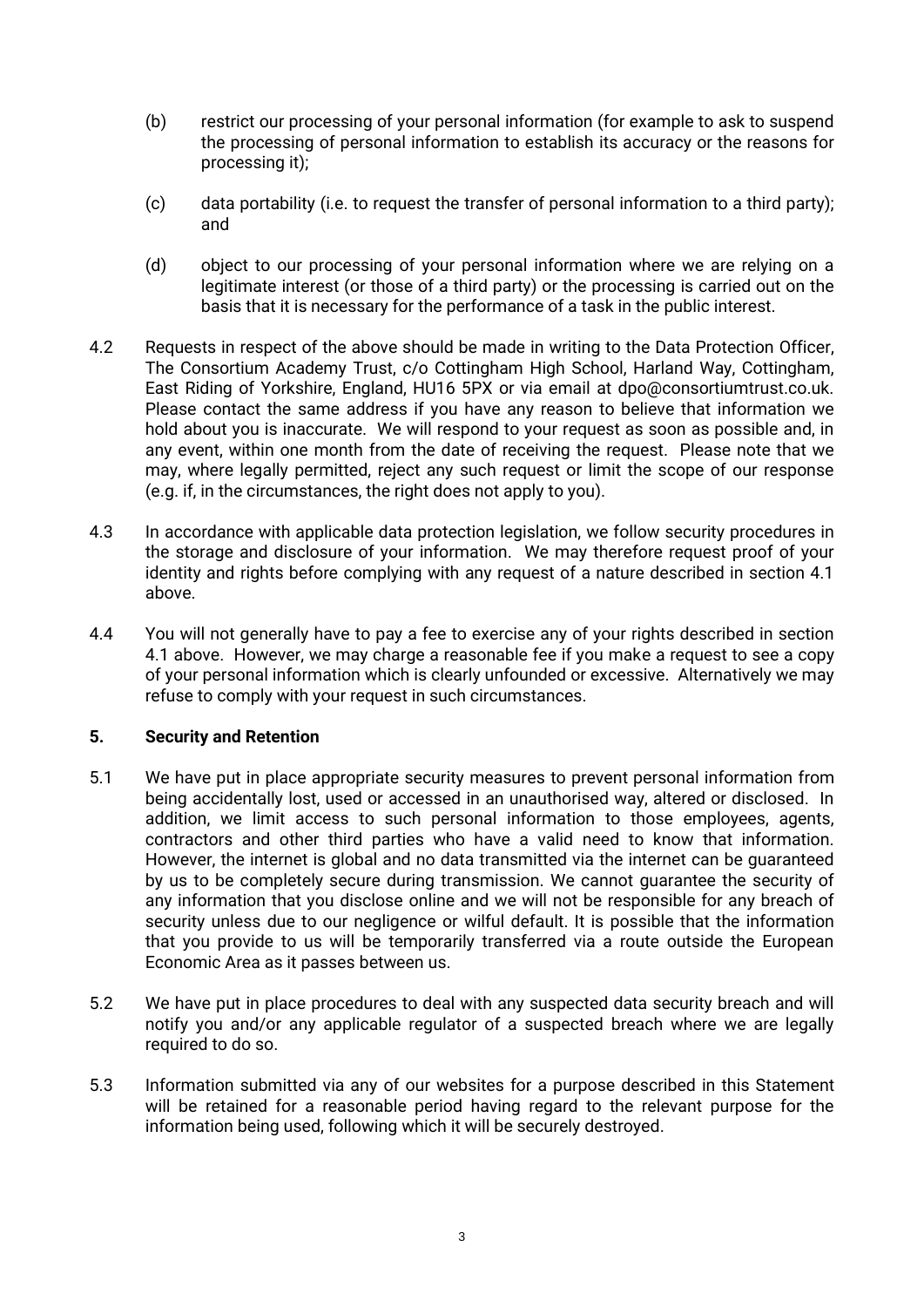5.4 Whilst taking into consideration our legal obligations, we will on an ongoing basis: review the length of time that we retain personal data; consider the purpose or purposes for which we hold the personal data in deciding whether (and for how long) to retain it; securely delete personal data that is no longer needed for such purpose or purposes; and update, archive or securely delete information if it goes out of date.

# **6. How will you know if we make any changes to this Statement?**

- 6.1 This Statement does not form part of any contract.
- 6.2 We may amend this Statement at any time. If we make any changes to the way in which we use information submitted to any of our websites we will post a related update on each of our websites' home page (please see section 1.3 above).

# **7. What about third party websites?**

- 7.1 Our websites may contain links to other websites which are outside our control and are not covered by this Statement. If you access other websites using the links provided the operators of those websites may collect personal data from you which will be used in accordance with their respective privacy policies which you should read. We are not liable for the practices of such third party website operators in respect of your personal information.
- 7.2 You acknowledge that any information using any of our social media facilities (such as any of our academies' Facebook, Twitter or YouTube pages) will be viewable by anybody that visits those facilities and that such information is also subject to the relevant provider's privacy policy. You are advised to consult each such privacy policy to see how they will use your data.

## **8. Contact**

If you have any questions about this Statement or our use of personal information, please contact our Data Protection Officer by email at dpo@consortiumtrust.co.uk or by writing to the Data Protection Officer, The Consortium Academy Trust, c/o Cottingham High School, Harland Way, Cottingham, East Riding of Yorkshire, England, HU16 5PX.

## **9. Cookies - Consortium Academy Trust Website (www.consortiumtrust.co.uk)**

- 9.1 The Consortium Academy Trust Website ("**the Trust Website**") uses "cookies" for our legitimate interests in ensuring that you receive the best possible visitor experience. Cookies are small files which are sent by a web server to an individual's computer which are then stored on that computer's hard drive. A cookie contains text, and is like an identification card which can only be translated by the server it originated from.
- 9.2 Cookies cannot tell us information such as your email address, which we can only collect where you tell us, for example if you complete any of our information capture forms.
- 9.3 The Trust Website uses the following cookies for the following purposes: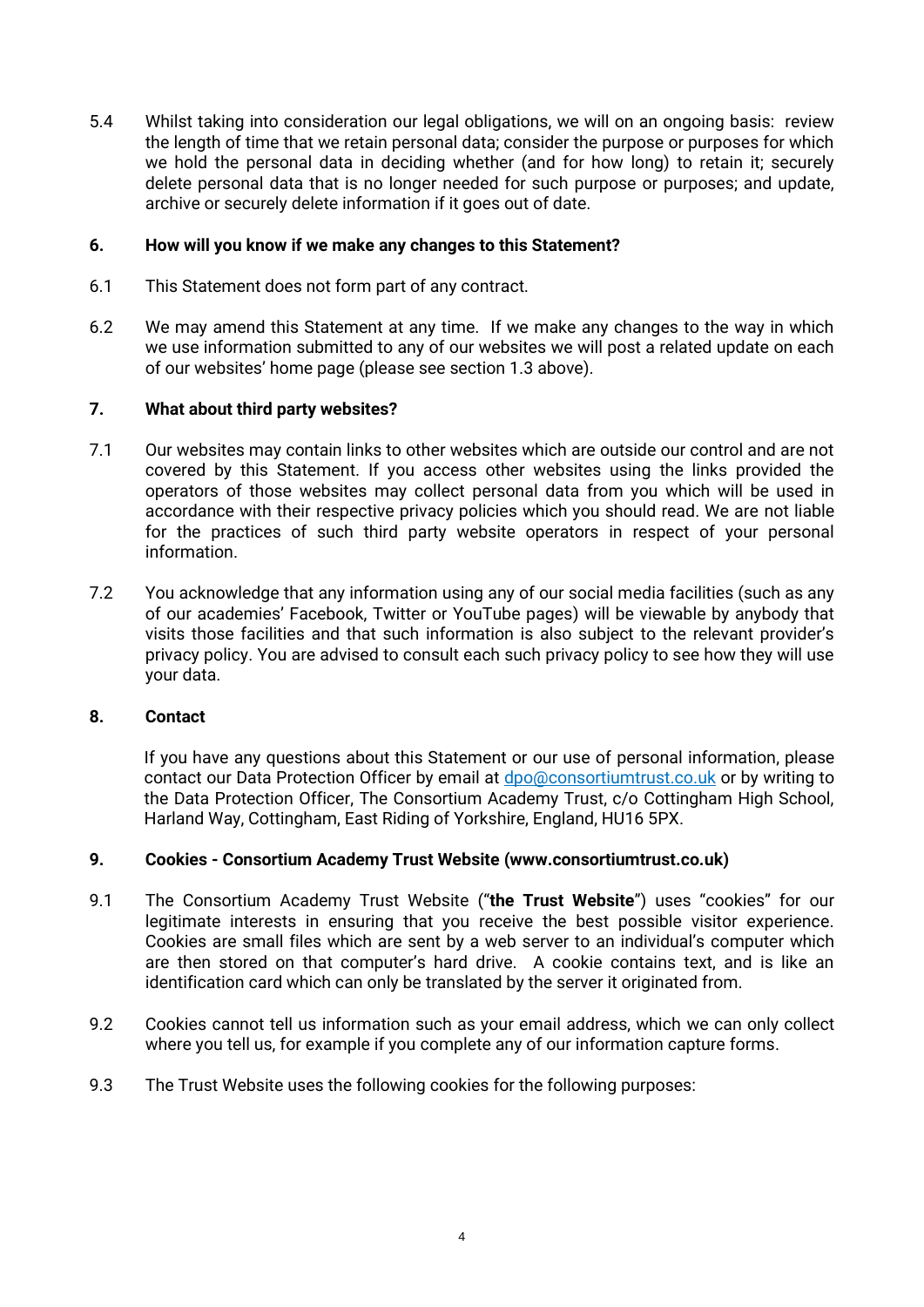| <b>Cookie Name</b><br>and Provider                                       | Purpose                                                                                                                                                                                                                                                                                                                                             | <b>More Information</b>                                                                                                                                                                                                                                                                                                                                                                                                                                                                                                            |
|--------------------------------------------------------------------------|-----------------------------------------------------------------------------------------------------------------------------------------------------------------------------------------------------------------------------------------------------------------------------------------------------------------------------------------------------|------------------------------------------------------------------------------------------------------------------------------------------------------------------------------------------------------------------------------------------------------------------------------------------------------------------------------------------------------------------------------------------------------------------------------------------------------------------------------------------------------------------------------------|
| cookiesAllowed<br>(Allow Cookies<br>$\vdash$ provided by<br>e4education) | This cookie is used to determine whether<br>the user allows cookies or not                                                                                                                                                                                                                                                                          | This cookie is necessary for<br>the Trust Website to function<br>and cannot be switched off in<br>our systems. It is usually only<br>set in response to actions<br>made by you which amount to<br>a request for services, such as<br>setting your privacy<br>preferences, logging in or!<br>filling in forms.<br>You can set your browser to<br>block or alert you about this<br>cookie, but some parts of the<br>Trust Website will not then<br>work. This cookie does not<br>store any personally<br>llidentifiable information. |
| .NID<br>(Google Maps<br>- provided by<br>google.com)                     | Most Google users will have a preferences Website. It helps us to know<br>cookie called 'NID' in their browsers. A<br>browser sends this cookie with requests<br>to Google's sites. The NID cookie contains<br>$\parallel$ a unique ID Google uses to remember your $\parallel$ Website. All information this<br>preferences and other information. | This cookie allows us to count<br>visits and traffic sources so<br>we can measure and improve<br>the performance of the Trust<br>which pages are the most and<br>least popular and see how<br>visitors move around the Trust<br>cookie collects is aggregated<br>and therefore anonymous. If<br>you do not allow this cookie<br>we will not know when you<br>have visited the Trust Website,<br>and will not be able to monitor<br>its performance.                                                                                |
| <b>Google Analytics</b><br>utma<br>utmb<br>utmc<br>utmz                  | Used to track your movement around the<br>website, we use this information to see<br>what information is popular and then<br>tweak the website to ensure people<br>access the most relevant information<br>easily.<br>This is a 3rd party cookie set by them and<br>lis governed by their privacy policy, which  <br>found<br>can<br>be<br>at       |                                                                                                                                                                                                                                                                                                                                                                                                                                                                                                                                    |